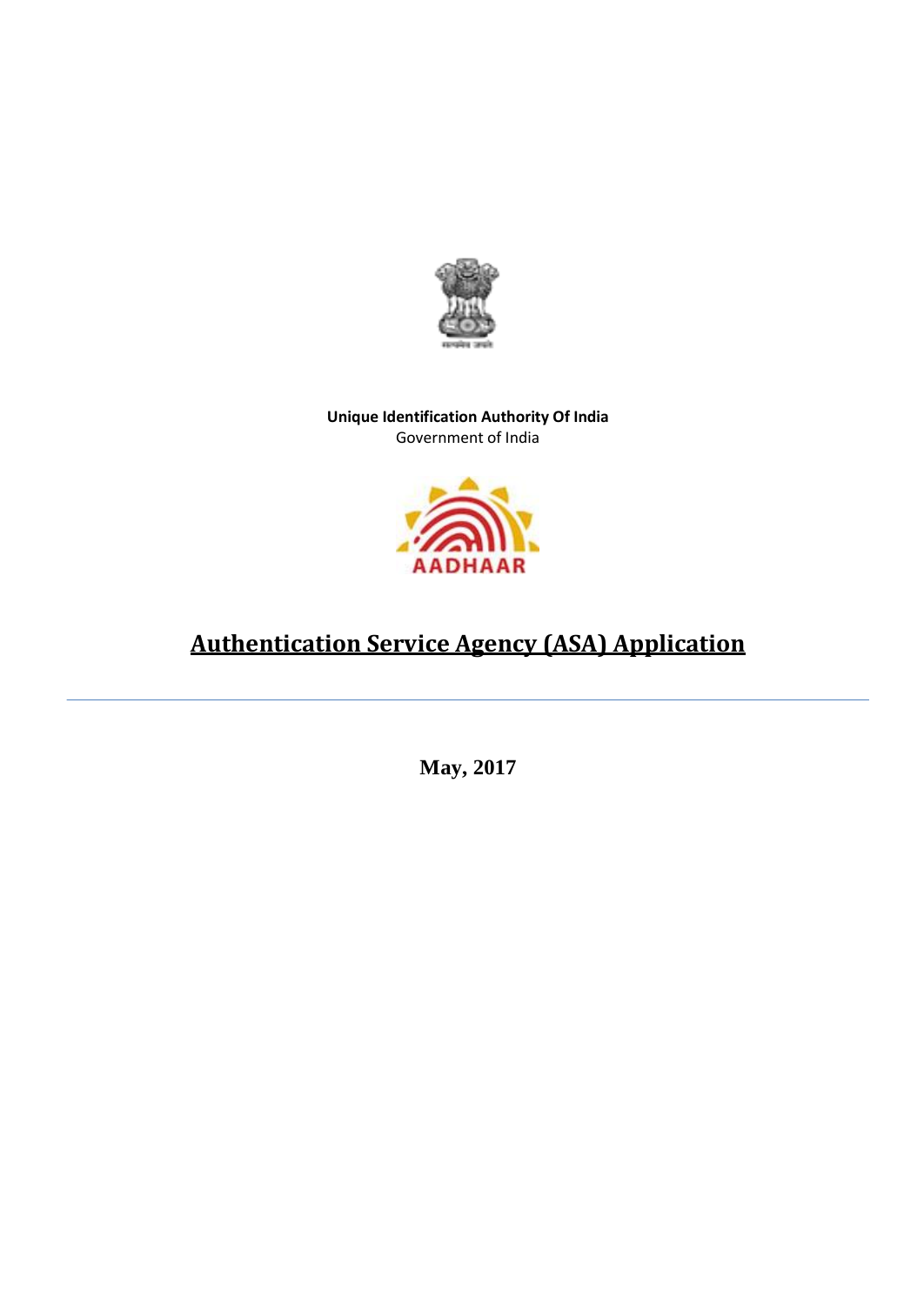



## **Authentication Service Agency (ASA) Application**

| <b>Organisation Details</b>                                                      |           |
|----------------------------------------------------------------------------------|-----------|
| <b>Application for Authentication Service</b>                                    |           |
| <b>Agency (ASA)</b>                                                              |           |
| (Please select one)                                                              |           |
| <b>Organisation Name</b>                                                         |           |
| Registered office address                                                        |           |
|                                                                                  |           |
|                                                                                  |           |
|                                                                                  |           |
| Correspondence address                                                           |           |
|                                                                                  |           |
|                                                                                  |           |
| Category Type                                                                    |           |
| (Select any one option - value to be selected                                    | Category: |
| based on Aadhaar (Authentication)<br>Regulation, 2016 Schedule B under which the |           |
| organization qualifies)                                                          |           |
|                                                                                  |           |
| <b>Contact Details</b>                                                           |           |
| <b>Management Point of Contact</b>                                               |           |
| <b>Contact Name</b>                                                              |           |
| Designation                                                                      |           |
|                                                                                  |           |
| <b>Email Address</b>                                                             |           |
| Mobile Number                                                                    |           |
| Office Number                                                                    |           |
| <b>Technical Point of Contact</b>                                                |           |
| Contact Name,                                                                    |           |
|                                                                                  |           |
| Designation                                                                      |           |
| <b>Email Address</b>                                                             |           |
| Mobile Number                                                                    |           |
| Office Number                                                                    |           |
| <b>ASA Infrastructure Details</b>                                                |           |
| Proposed location(s) of ASA servers,                                             | District- |
| hardware, equipment etc used for                                                 |           |
| Aadhaar authentication (Please specify                                           | State $-$ |
| multiple districts/states in case of                                             |           |
| Primary, Secondary, DR etc sites)                                                | Country - |

Г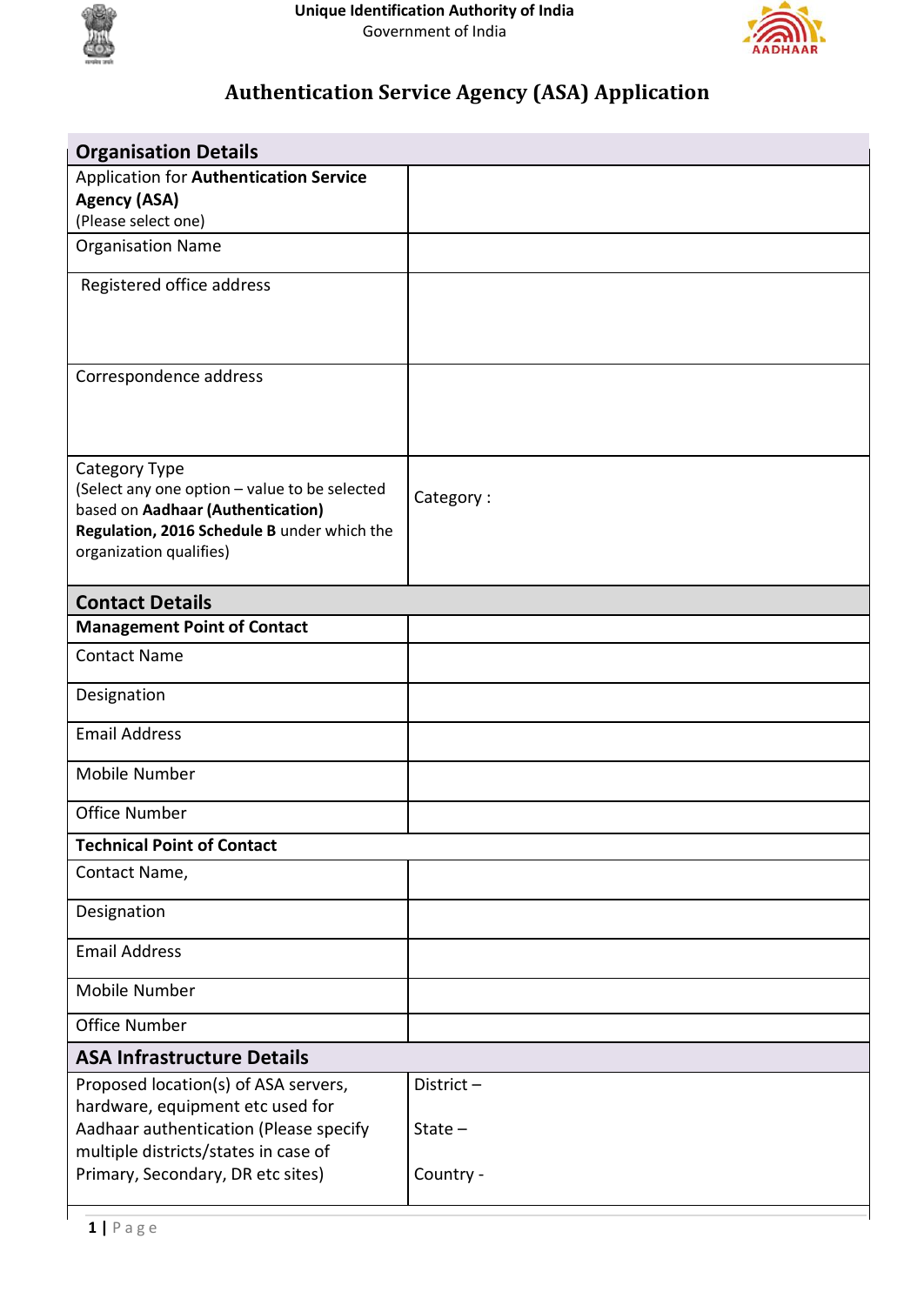



## **Authentication Service Agency (ASA) Application**

| <b>Connecting to CIDR</b>                                                                                                                                      |                                                                                                          |  |
|----------------------------------------------------------------------------------------------------------------------------------------------------------------|----------------------------------------------------------------------------------------------------------|--|
| Expected authentication volume<br>(Select any one option)                                                                                                      | • Less than 5000 per day<br>5000-50,000 per day<br>50,000-500,000 per day<br>• More than 500,000 per day |  |
| Planned leased line capacity (in Mbps)                                                                                                                         |                                                                                                          |  |
| UIDAI DC where leased line planned<br>(Can select multiple options)                                                                                            | Manesar DC<br><b>Hebbal DC</b>                                                                           |  |
| No. of leased lines planned<br>(Select any one option)                                                                                                         | • 1/2 at Manesar DC<br>• 1/2 at Hebbal DC                                                                |  |
| IP Address(es) to be white listed<br>(Can give multiple IP addresses)                                                                                          |                                                                                                          |  |
| Name of Router make & model to be<br>deployed at CIDR Partner DMZ                                                                                              |                                                                                                          |  |
| Name of leased line service provider<br>(Can select multiple options - this is an<br>indicative list; additional names may be<br>added in the Others category) |                                                                                                          |  |
| <b>AUAs Related</b>                                                                                                                                            |                                                                                                          |  |
| Geographies Catered to<br>(Please specify states in case multiple<br>states / single state selected)                                                           | Pan India<br><b>Multiple States</b><br>State level                                                       |  |
| <b>AUAs Supported</b>                                                                                                                                          |                                                                                                          |  |
| Rate at which will charge AUAs for<br>authentication service (Yes/No<br>authentication and e-KYC authentication)                                               |                                                                                                          |  |
| Connectivity supported between AUAs &<br><b>ASA</b><br>(Can select multiple options)                                                                           | <b>MPLS</b><br>Leased line<br>• Others (pls specify)                                                     |  |
| Details of fraud monitoring capabilities                                                                                                                       |                                                                                                          |  |

**Organization name (20) 11 intend to be appointed as Authentication Service Agency and** is fully aware and understand the provisions of The Aadhaar (Targeted Delivery of Financial And Other Subsidies, Benefits and Services) Act, 2016 and its Regulations made thereunder and further warrants that it shall at all times abide by the same.